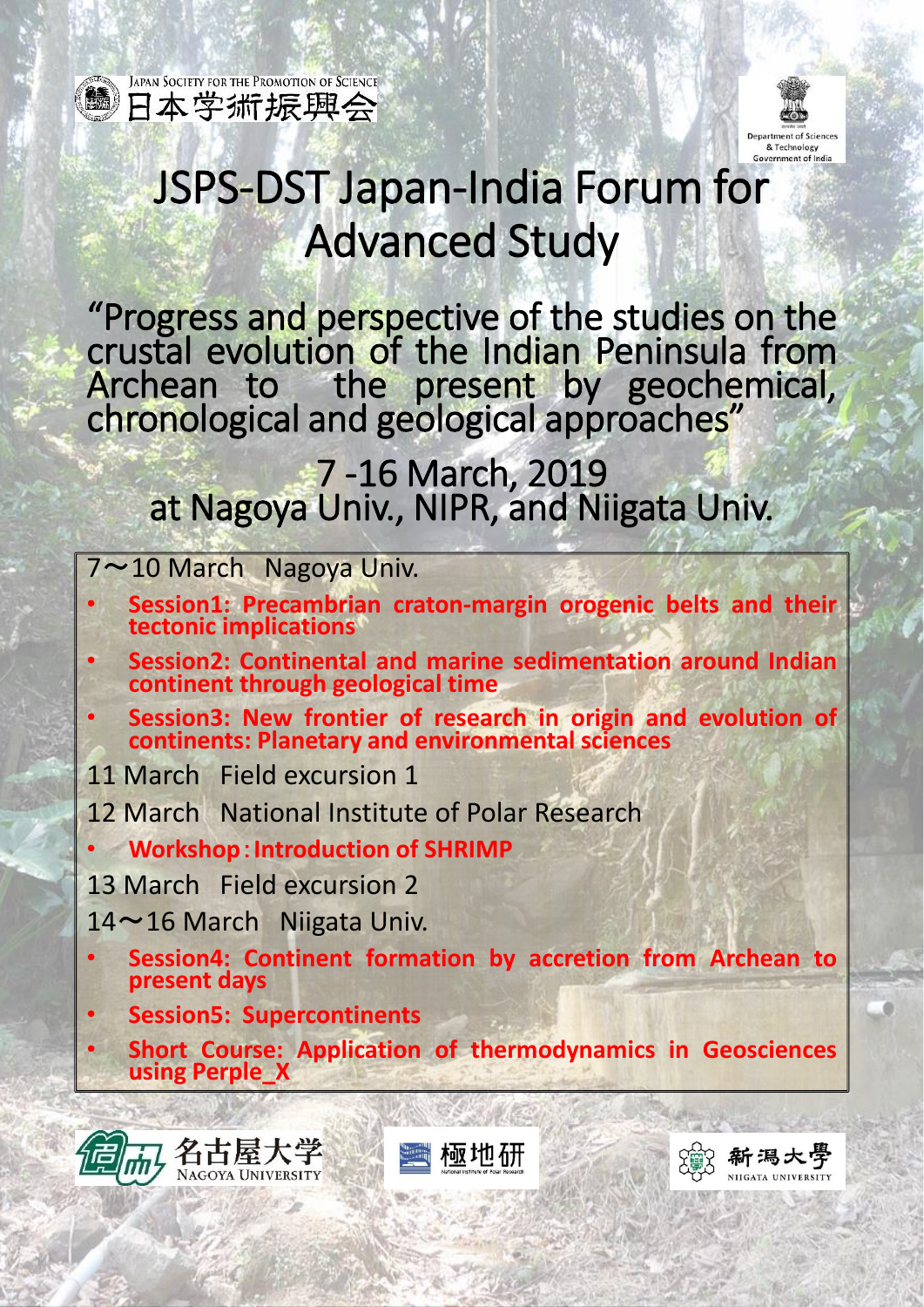March 7 – 16, 2019

#### **March 7, 2019**

#### **Registration and Ice-breaking party**

- 13:00 17:30 Registration at Lecture Hall (Floor-1) at Environmental Studies Hall Building, Nagoya University
- 18:00 20:00 Ice-breaking party at Restaurant "Hana-no-ki" in Green Salon Higashiyama, Nagoya University

#### **March 8, 2019**

#### **Venue: Lecture Hall at Environmental Studies Building, Nagoya University**

- 9:00 9:05 Welcome note by Hiroshi Hidaka
- 9:05 9:15 Highlights of the JSPS-DST Science Forum by Harinder P. Singh
- 9:15 9:25 Announcements

#### **Session 1: Precambrian craton-margin orogenic belts and their tectonic implications**

Convenors: Kaushik Das (Hiroshima University), Sankar Bose (Presidency University)

9:30 – 10:20 Ian C.W. Fitzsimons (Curtin University) – *Pan-African charnockites of southern India: A record of orogenic plateau formation and collapse?*

#### **10:20 – 10:40 Coffee break**

- 10:40 11.10 M. Satish-Kumar (Niigata University) *Isotope geochemistry of metacarbonate rocks in continental collision zones as proxies for sedimentation age, tectonic setting and environment of deposition*
- 11:10 11:50 S. Balakrishnan (Pondicherry University) *Is the Dharwar Craton a melange of Archean mobile belts?*

#### **11:50 – 13:30 Lunch Break**

- 13:30 14:10 M. Jayananda (University of Hyderabad) *Volcano-sedimentary greenstone sequences in the Dharwar craton: Windows to Archean mantle, surface environments and biosphere*
- 14:10 14:30 V. J. Rajesh (Indian Institute of Space Science and Technology) *Petrogenesis, geochronology and tectonic significance of Fe-Ti-P Gabbro in Achankovil Shear Zone, southern India*

#### **14:30 – 14:50 Coffee break**

- 14:50 15:20 Sankar Bose (Presidency University) *Prolonged geological evolution of a craton margin mobile belt: Evidences from the Rengali Province-Singhbhum Craton sector, Eastern India*
- 15:20 16:00 Partha P. Chakraborty (University of Delhi) *Tectonics and stratigraphic riddles in Mesoproterozoic basins at the Eastern margin of Indian craton*

#### **16:00 – 17:30 Poster Presentations + Coffee**

1. Proloy Ganguly (Presidency University) – *Styles of tectonothermal and tectonometamorphic processes in the Proterozoic: Insights from the northern part of the Eastern Ghats Belt, India*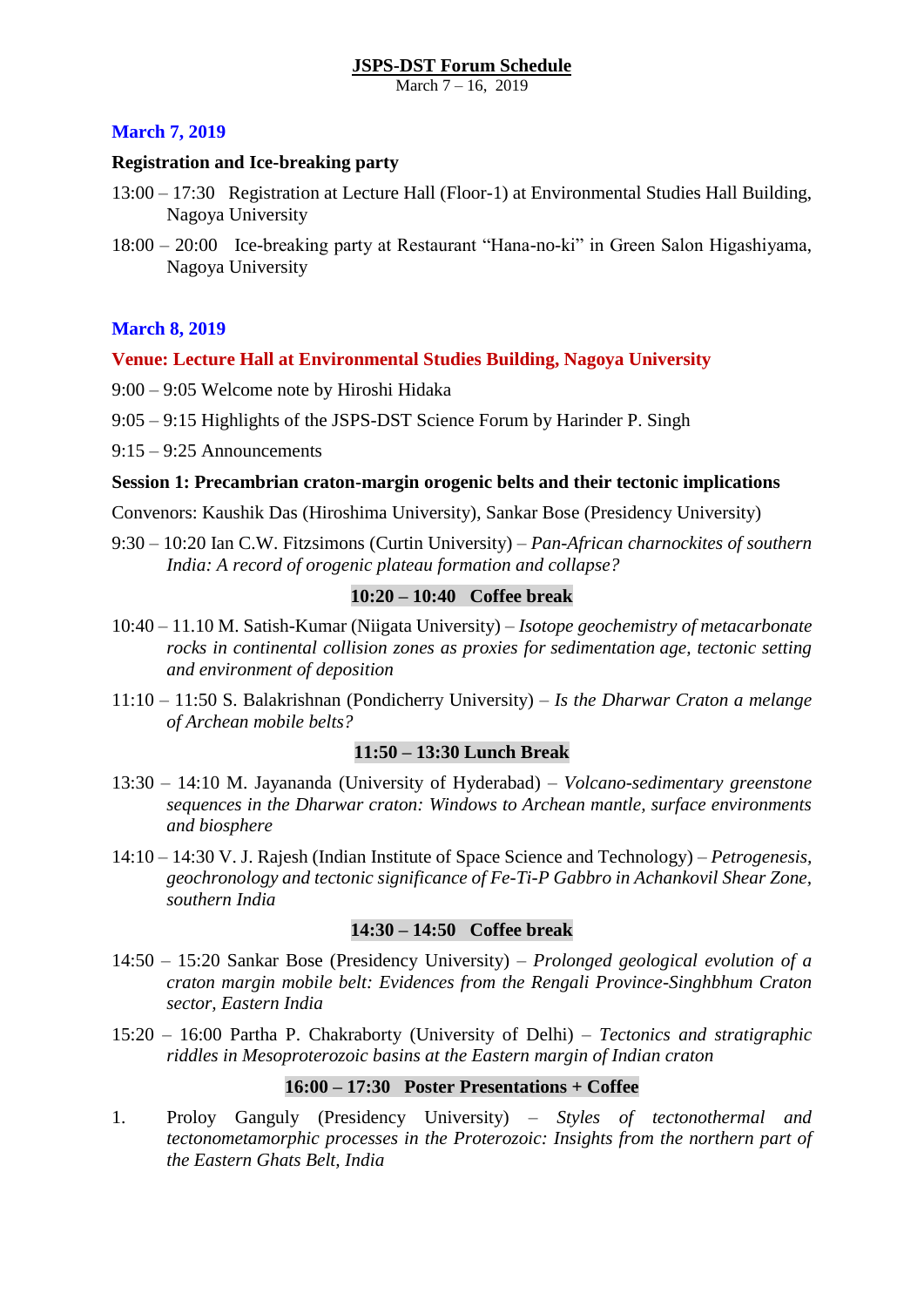March 7 – 16, 2019

- 2. Yasutaka Hayasaka (Hiroshima University) *The Maizuru tectonic zone (MTZ), its formation and rearrangement as revealed by new zircon chronology data*
- 3. Kaushik Das (Hiroshima University) *Minor elements with major effect in deep crustal granulites: Fluorine in UHT rocks from the Eastern Ghats Belt, India*
- 4. A.S. Silpa (Niigata University) *A comparative anatomy of mafic dyke swarms in Dharwar and other Archean cratons*
- 5. Swapnil Kumar Rai (Benaras Hindu University) *Metamorphic evolution of the ultra high temperature (UHT) Mg-Al granulites from Madurai Block, Southern Granulite Terrane (SGT): Key issues and challenges*
- 6. Kenta Kawaguchi (Hiroshima University) *Discovery of 480 Ma mylonitized diorite quartz diorite body at the northern margin of Saganoseki Peninsula, Southwest Japan and relationship between Sambagawa terrane and Paleozoic igneous rocks of Kurosegawa tectonic zone*
- **7.** Keita Itano (University of Tokyo) *Evolution of continental crust elucidated by an integration of detrital zircon and monazite records*
- 8. Mohd. Azhar-Ul-Haq (Pondicherry University) *U-Pb zircon geochronology of charnockites and migmatitic gneisses of the Madras Block, Southern India; Implications for Neoarchean magmatism and metamorphism*

#### **March 9, 2019**

#### **Venue: Lecture Hall at Environmental Studies Building, Nagoya University**

#### **Session 2: Continental and marine sedimentation around Indian continent through geological time**

Convenors: Partha P. Chakraborty (University of Delhi), Kohki Yoshida (Shinshu University)

- 9:30 10:00 Tetsuya Sakai (Shimane University) *Landslide records in delta and fluvial plain deposits in Nepal Himalayas: examples from Kathmandu Valley and Siwalik Hills*
- 10:00 10:30 Kohki Yoshida (Shinshu University) *Detrital heavy mineral record and Nd– Sr isotopic signature in Bengal Fan demonstrating evolution of Himalaya and historical changes in two big river discharges*

#### **10:30 – 10:50 Coffee Break**

- 10:50 11:20 Supriyo Kumar Das (Presidency University) *Pleistocene stable nitrogen isotope (δ<sup>15</sup>N) record of marine biogeochemical response to climate forcing in the Bay of Bengal*
- 11:20 11:40 Subham Chatterjee (Presidency University) *Reconstruction of paleoseismic record in Andaman Basin using lipid biomarkers*
- 11:40 12:00 Toru Nakajima (Kyoto University) *Middle Miocene denudation of the Higher Himalayan Crystalline revealed by the chemical composition of detrital garnet from the Siwalik foreland basin sediments, western and central Nepal*
- 12:00 12:20 Lalit Kumar Rai (Shinshu University) *Lithostratigraphy and facies analysis of Siwwalik along Muksar Khola section, Eastern Nepal Himalaya*

#### **12:20 – 13:30 Lunch Break**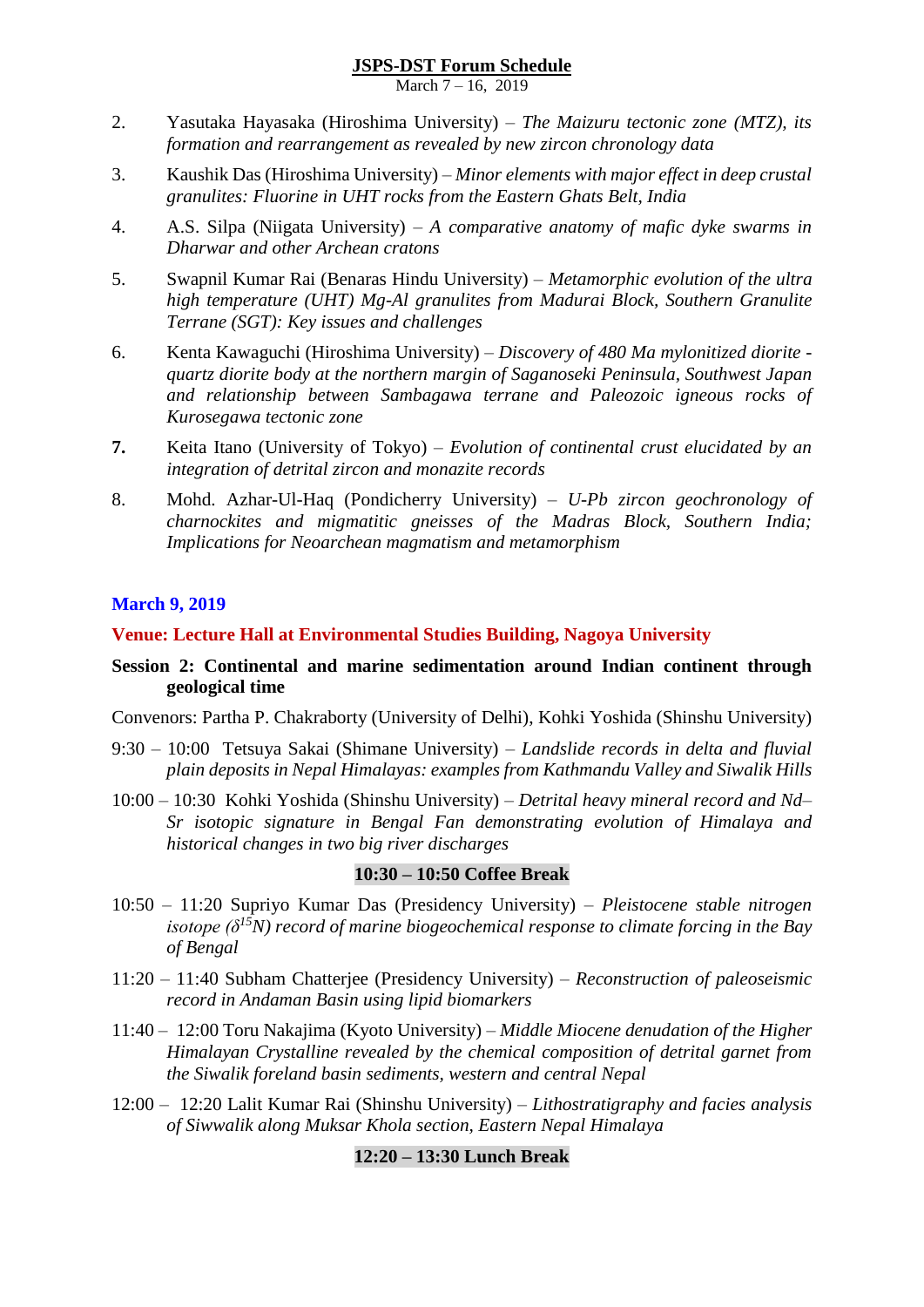March 7 – 16, 2019

- 13:30 14:00 P.P.Chakraborty (University of Delhi) *Precambrian fluvial systems: a pitfall in 'Uniformitarianism' doctrine?*
- 14:00 14:30 Aditi Sharma (University of Delhi) *A relook to the Sleemanabad Formation-Parsoi Formation distinction and their transition, Mahakoshal Group, Central India, India*
- 14:30 15:00 Rasikh Barkat (University of Delhi) *Stratal architecture of regressive Panium Sandstone, Kurnool Group, India*

#### **15:00 – 15:20 Coffee Break**

- 15:20 15:50 Fumito Shiraishi (Hiroshima University) –*Biogeochemistry from India―future prospectus―*
- 15:50 16:20 Ramananda Chakrabarti (Indian Institute of Science) –*Significant variability in <sup>87</sup>Sr/<sup>86</sup>Sr and 44/ <sup>40</sup>Ca in water samples from the Bay of Bengal: implications for paleoseawater compositions*
- 16:20 16:50 Anupam Banerjee (Indian Institute of Science) –*Significant variability in 44/ <sup>40</sup>Ca of carbonatites and associated silicate rocks from the Ambadongar and Phenai Mata complexes, western India: implications for recycled carbonates in the mantle, crustal contamination and source heterogeneity*

#### **March 10, 2019**

#### **Venue: Lecture Hall at Environmental Studies Building, Nagoya University**

- **Session 3: New frontier of research in origin and evolution of continents: Planetary and environmental sciences**
- Convenors: Hiroshi Hidaka (Nagoya University), Amit Basu Sarbadhikari (Physical Research Laboratory)
- 9:30 10:00 Hiroshi Hidaka (Nagoya University) *REE isotopic study for cosmochemistry: La isotopic variations by spallation reactions*
- 10:00 10:30 Amit Basu Sarbadhikari (Physical Research Laboratory) *Alkaline rocks of the Moon: Recent Discoveries and Implications for Formation*
- 10:30 11:00 S. K. Sahoo (National Institutes for Quantum and Radiological Science and Technology) – *Search for Pu and U traces in Fukushima soil samples using alpha and mass spectrometry*
- 11:00 11:30 A.P. Nutman (University of Wollongong) *Eoarchaean Life (3.7 Ga) Confirmation from Isua (Greenland)*
- 11:30 11:40 Guidance for the field excursion 1 to Mt. Fuji by M. Satish-Kumar (Niigata University)

#### **11:40 – 13:30 Lunch Break**

#### **13:30 – 15:00 Poster presentations + Coffee**

- 9. Keisuke Sakuma (Nagoya University) *Ba isotopic compositions of CM Chondrites*
- 10. J. M. Guotana (Kanazawa University) *Serpentinization and carbonation of dunites in the western part of the Isua Supracrustal Belt, Southwestern Greenland*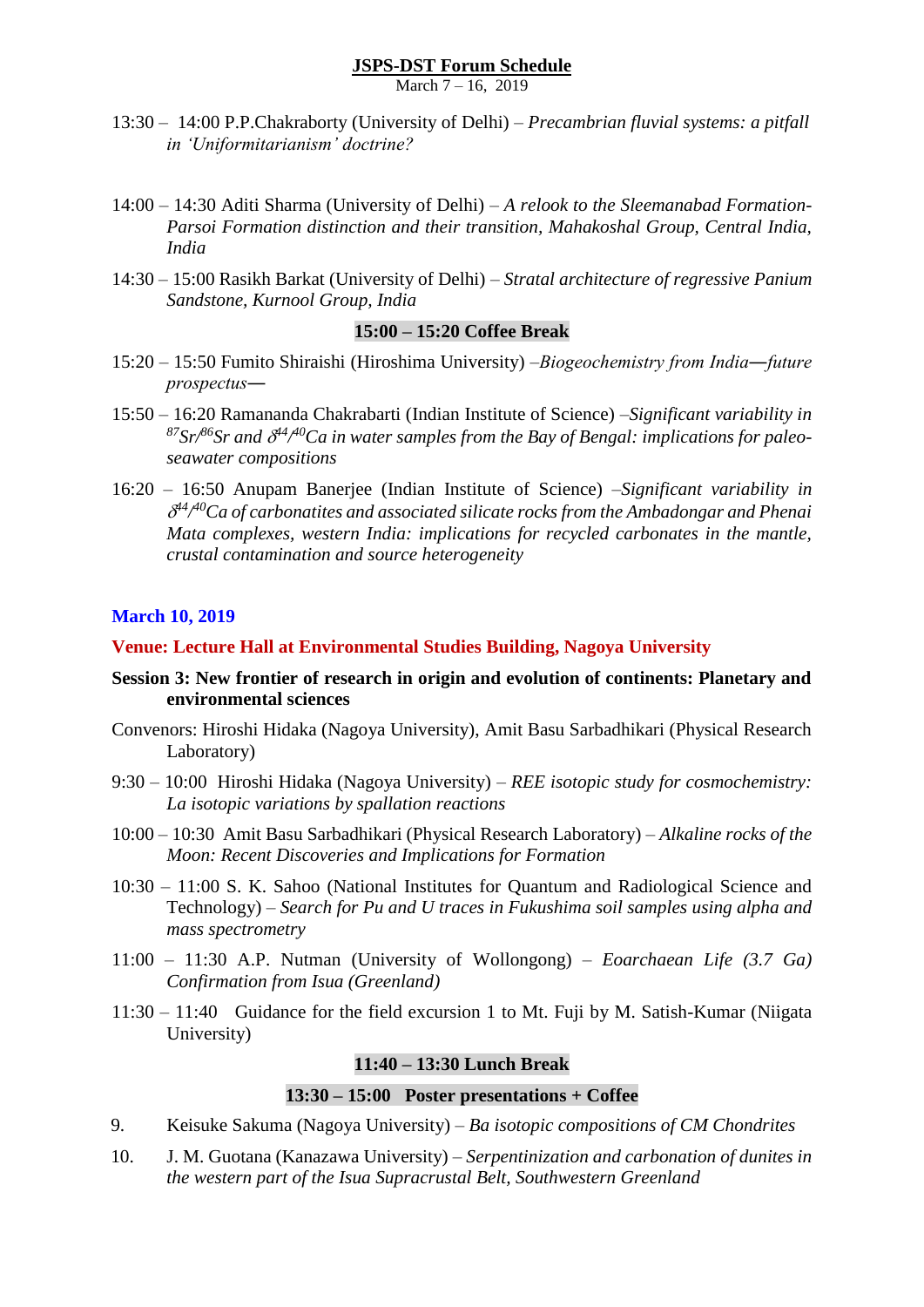March 7 – 16, 2019

- 11. M. Rajamanickam (National Institutes for Quantum and Radiological Science and Technology) – *Geochemical, Sr and Nd isotopic studies on meta-volcanic rocks of the Shimoga greenstone belt, Dharwar Craton, India: Evidence for continental arc magmatism during Mesoarchean*
- 12. Vishal Goyal (Punjab University) The early thermal evolution and differentiation of Moon and its importance to crustal growth of Earth
- $15:00 \sim$  Campus tour of Nagoya University

#### **March 11, 2019**

#### **Field excursion 1: Mt. Fuji Volcano on the way from Nagoya to Tachikawa**

#### **March 12, 2019**

#### **Workshop: Introduction of SHRIMP**

Convenor: Hiroshi Hidaka (Nagoya University), Tomokazu Hokada (National Institute of Polar Research), Kenji Horie (National Institute of Polar Research)

#### **Venue: Auditorium (2nd Floor), National Institute of Polar Research, Tachikawa**

- 9:30 10:30 Ian S. Williams (Australian National University) *Geological Secondary Ion Mass Spectrometry*
- 10:30 11:10 Chang-Sik Cheong (Korea Basic Science Institute) *Phanerozoic tectonomagmatic evolution of the Korean Peninsula: An overview from geochronological, geochemical, and O-Hf isotopic perspectives*
- 11:10 11:50 Allen P. Nutman (University of Wollongong) *Eoarchaean (3.67-3.60 Ga) repeated high and low pressure granulite facies events in the Nuuk region (Greenland): Earliest records of arc heat, collisional orogeny and late-orogenic lower crustal flow*
- 11:50 12:00 Guidance for the filed excursion 2 to Nagatoro Sanbagawa schist by Tomakazu Hokada (National Institute of Polar Research)

#### **12:00 – 14:00 Lunch Break**

- 14:00 16:00 Visit to Analytical facilities at National Institute of Polar Research
	- a) Demonstration of analytical application by SHRIMP
	- b) Visit to Meteorite collection
	- c) SelFrag (Sample pulverization system using pulse power of high voltage discharge)
	- d) Visit to Polar Science Museum

#### **March 13, 2019**

#### **Field excursion 2. Nagatoro Sanbagawa schists on the way from Tachikawa to Niigata**

#### **March 14, 2019**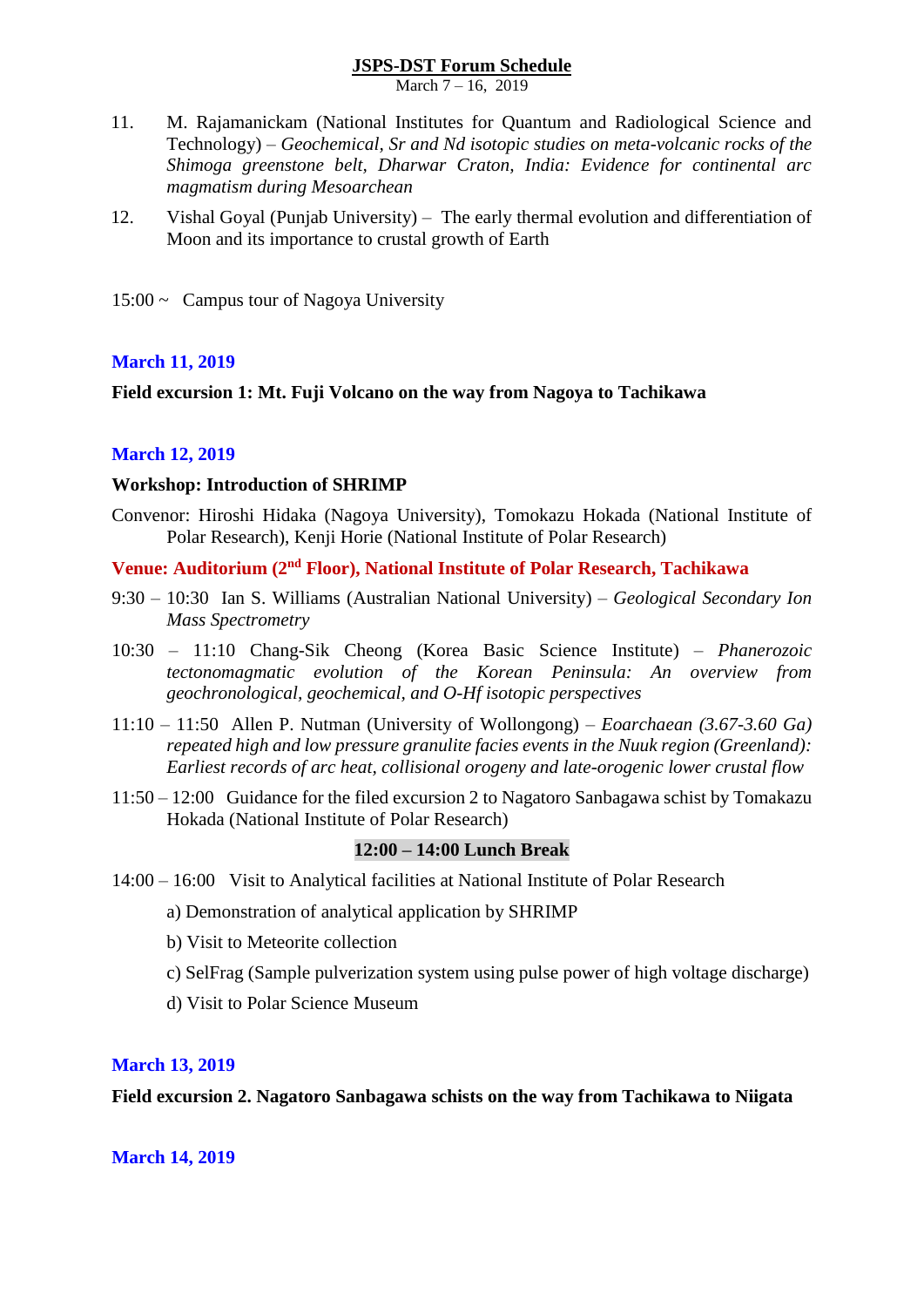March 7 – 16, 2019

#### **Session 4: Continent formation by accretion from Archean to present days**

Convenors: M. Satish Kumar (Niigata University), Tomokazu Hokada (National Institute of Polar Research), and Sajeev Krishnan (Indian Institute of Science)

#### **Venue: Library Hall, Ikarashi Campus, Niigata University**

- 9:15 9:20 Introduction to the JSPS-DST Science forum: M. Satish-Kumar (Niigata University)
- 9:20 9:30 Welcome Address by Executive Vice-President, Niigata University

#### **Plenary Lecture**

9:30 – 10:30 William F. McDonough (Maryland University) – *Differentiation of the Earth and growth of the continents*

#### **10:30 – 10:50 Coffee break**

- 10:50 11:20 S. Balakrishnan (Pondicherry University) *Geochemical and geochronological studies on granite-greenstone belts of the Dharwar Craton: Evidence for plate tectonic assisted accretion from Mesoarchean*
- 11:20 11:50 Yuichiro Ueno (Tokyo Institute of Technology) *The Late Archean CO-world or hazy atmosphere?*
- 11:50 12:10 Shinnosuke Aoyama (Niigata University) *Surface sulfur in Archean granitoids from Dharwar craton, Southern India constrained by multiple sulfur isotopes.*

#### **12:10 – 13:00 Lunch Break**

- 13:00 13:30 James A.D. Connolly (Swiss Federal Institute of Technology) *A hydromechanical model for metamorphic devolatilization and fluid flow in ductile rock*s
- 13:30 14:10 M. Jayananda (University of Hyderabad) *Early Earth dynamics, continental growth and craton formation : Insights from the Dharwar craton, Southern India*
- 14:10 14:30 M. Satish-Kumar (Niigata University) *Geological and geochemical evidence for short lived rifting and arc volcanism in the Archean Western Dharwar Craton, southern India*
- 14:30 14:50 Tomokazu Hokada (National Institute of Polar Research) *Geological Evolution of Napier and Rayner Complexes: Implications for India-Antarctica relations in Archaean and Proterozoic*

#### **14:50 – 15:10 Coffee Break**

- 15:10 15:40 Ramananda Chakrabarti (Indian Institute of Science) *Calcium isotopic variability in the mantle*
- 15:40 16:10 Hiroshi Hidaka (Nagoya University) *REE isotopic study for cosmochemistry: Sm, Gd, and Er isotopic variations induced by neutron capture reactions*
- 16:10 16:40 Tsuyoshi Iizuka (The University of Tokyo) *Zr isotope constraints on early Earth differentiation*
- 16:40 17:00 A.S. Silpa (Niigata University) *Geochemical evolution of mafic dykes from Tiptur area, Western Dharwar craton, southern India*

#### **17:00 – 18:30 Poster Presentations**

13. D. Harinadha Reddy (Indian Institute of Science) – *Numerical modelling of UHT metamorphism in Lithosphere*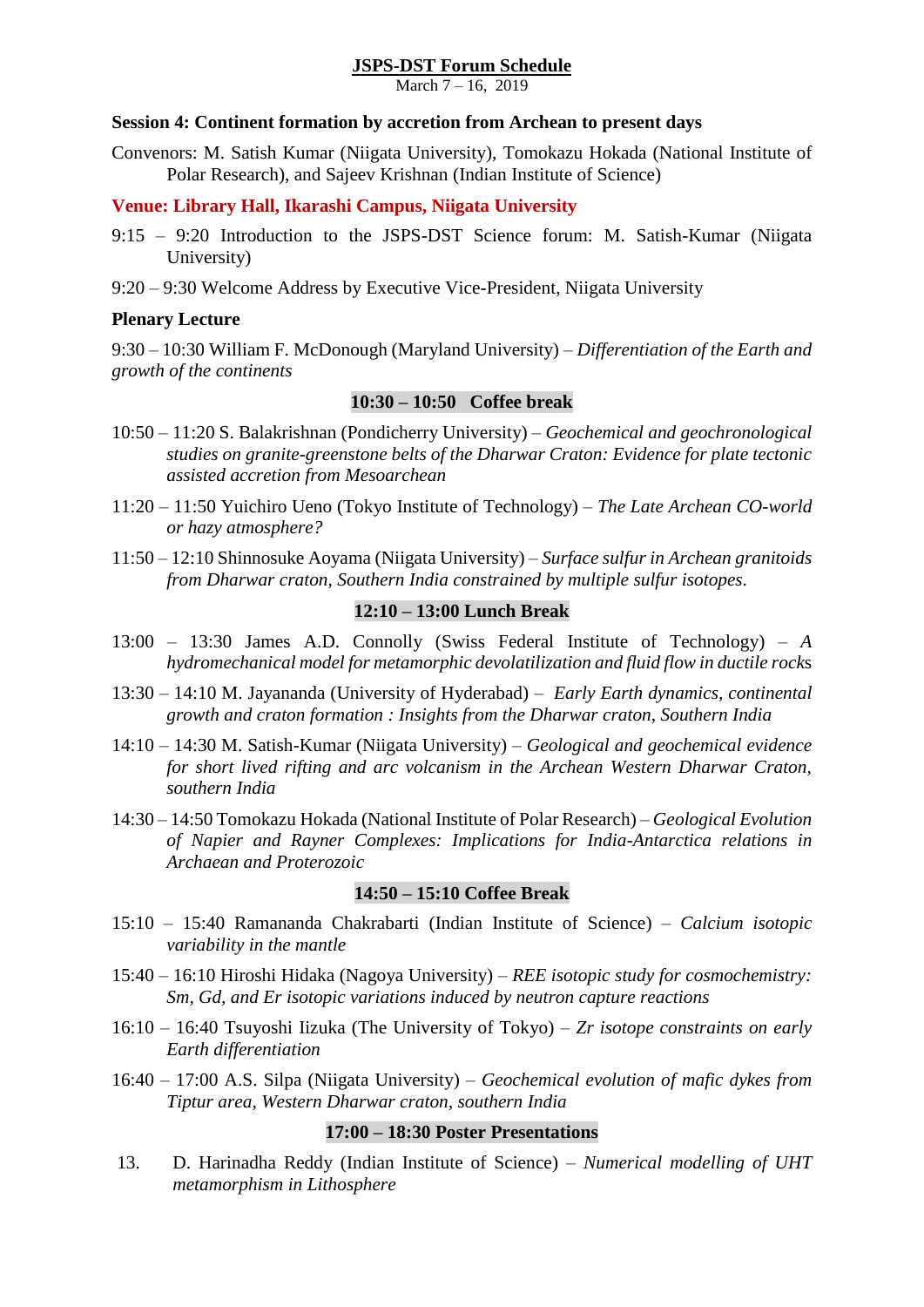March 7 – 16, 2019

- 14. Lakshmanan Sreehari (Niigata University) *Tectonic evolution of the Hiroo Complex and its implication in paleo-Kuril Arc evolution*
- 15. Mami Takehara (National institute of Polar Research) *Disturbance of U-Pb and trace-element systems in hydrothermally altered zircon*
- 16. Yoshihiro Nakamura (AIST, Geological Survey of Japan) *P-T estimations of Kashio mylonite in Oshika, Nagano, Japan: Constraints on the amalgamation of Ryoke and Sambagawa metamorphic belts*
- 17. Kota Suzuki (Kyoto University) *P-T estimates of the Lützow-Holm Complex by focusing on distributions of trace elements and inclusions in garnet in pelitic gneisses*
- 18. Vanessa Andrade (Niigata University) *Refining age estimates for predecessors of the 2004 Sumatra- Andaman earthquake and the Indian Ocean tsunami*
- 19. Sam Uthup (Tsukuba University) *Neoarchean arc magmatism in the southern part of the Nilgiri Block, southern India*
- 20. Durgalakshmi (Australian National University) *Timing and evolution of UHT metamorphism in eastern Gondwana*
- 21. Akari Imura (Niigata University) *Lead and neodymium isotope geochemistry of metacarbonate rocks from the Highland Complex, Sri Lanka*
- 22. Otgonbayar Dandar (Tohoku University) *Formation of secondary olivine after orthopyroxene induced by highly oxidizing fluid in the mantle wedge: An evidence from the Khantaishir Ophiolite, western Mongolia*
- 23. Astin Nurdiana (Tohoku University) *Pore throat network by feldspar replacement with potassium-rich fluids on the top of granitic magma during supercritical fluid processes*
- 24. P.G. Athira (Niigata University) *Detrital zircon geochronology, Hf isotope studies and geochemistry of beach sediments from southwest coast of India: Implications for provenance*
- 25. Shun Watanabe (Niigata University) *Petrological and Geochemical features of Miocene volcanic rocks in the Hokuriku region, Central Japan*
- 26. Keisuke Suzuki (Niigata University) *Paleo arc development during Permian-Early Triassic based on detrital zircon U-Pb ages and sandstone provenance of the Hida Gaien belt*
- 27. Ryusei Kohta (Niigata University) *Stratigraphy and clastic composition of the Sorachi Group of Hokkaido, Japan - Another oceanic plate in the Mesozoic NW Pacific*
- 28. Raiki Yamada (Niigata University) *Temporal evolution of continental-arc to islandarc felsic volcanism during the back-arc formation in the Japan Sea: Oligocene to Miocene rhyolites in the Tonami area, central Japan*
- 29. Claude Nambaje (Indian Institute of Science & Niigata University) *Source, geochemical evolution and tectonic settings of granitic rocks from Karagwe Ankole Belt (Rwanda), central-east Africa*
- 30. Vinod Samuel (Yonsei University) *Characteristics of granulite facies metamorphism followed by arc magmatism in the Nilgiri Block, southern India*
- 31. Tadashi Usuki (National Taiwan University) *Prograde zoning of Zr in rutile: A new time scale indicator of eclogite-facies metamorphism*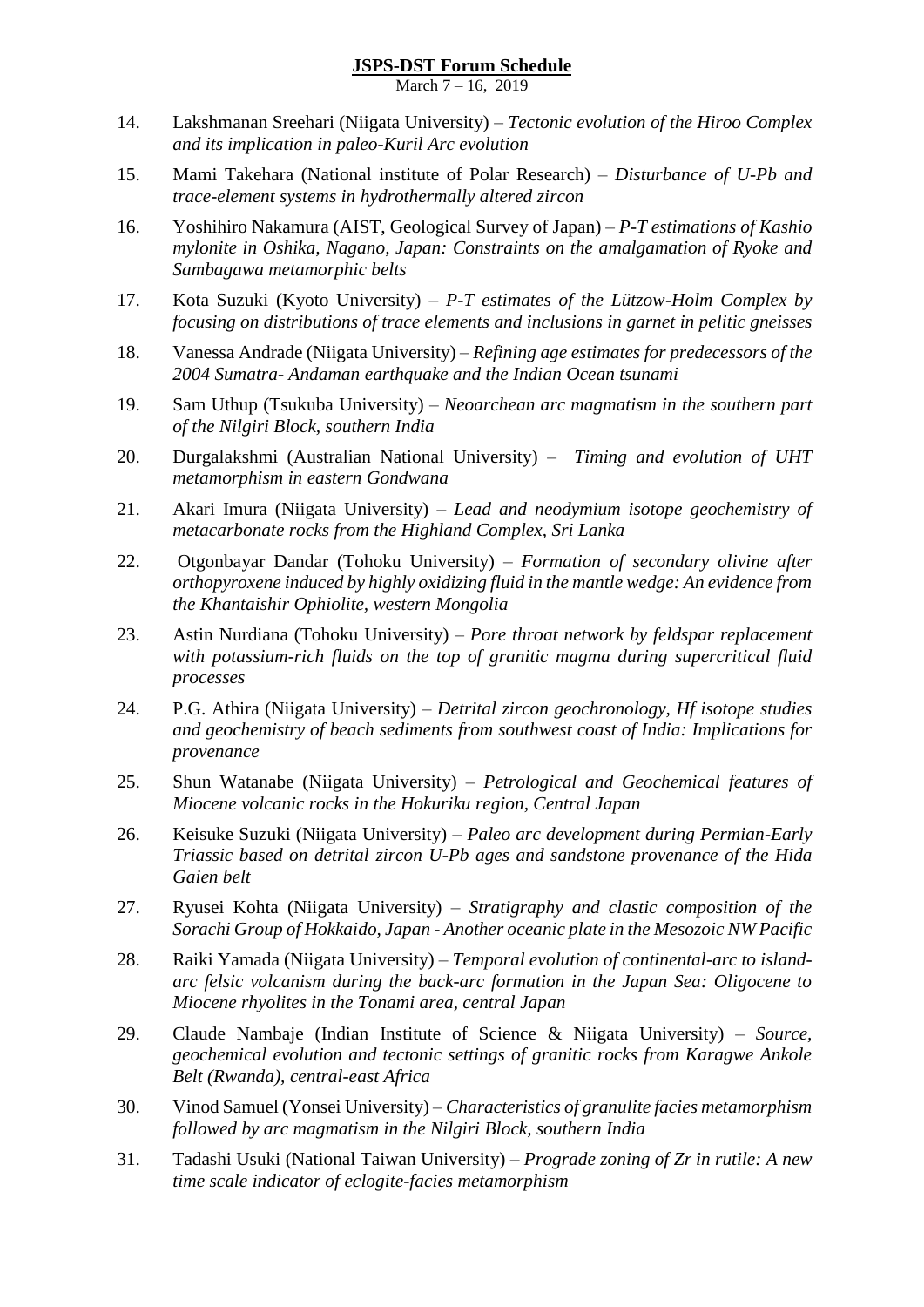March 7 – 16, 2019

32. Chiranjeeb Chatterjee (Indian Institute of Science) – *Contamination and mixing of older Archean crust during the genesis of the early Proterozoic TTG phase: A study approach from the southeastern margin of the Eastern Dharwar Craton*

#### **March 15, 2019**

#### **Venue: Library Hall, Ikarashi Campus, Niigata University**

#### **Session 5: Supercontinents**

- Convenors: M. Satish Kumar (Niigata University), T. Hokada (NIPR), and Sajeev Krishnan (Indian Institute of Science)
- 9:00 9:20 Kazuyuki Shiraishi (National Institute of Polar Research) *Geology of eastern Dronning Maud Land, East Antarctica --- 60 years of Japanese contribution* ---
- 9:20 9:50 Ian C.W. Fitzsimons (Curtin University) *Hafnium isotopes and the rise and fall of the Gondwanan super-mountains*
- 9:50 10:20 Chang Whan Oh (Chongbuk National University) *The continental collision process deduced from the metamorphic pattern in the Himalayan and Qinling-Dabie-Sulu-Hongseong-Odesan Collision Belts*
- 10:20 10:40 Toshiaki Tsunogae (University of Tsukuba) *Phase equilibria modelling of fluid-induced high-temperature metasomatism in granulite terranes*

#### **10:40 -11:00 Coffee Break**

- 11:00 11:40 Bernardo Cesare (University of Padova) *Nanogranitoids and their bearing on crustal melting*
- 11:40 12:10 Tetsuo Kawakami (Kyoto University) *Disequilibrium REE compositions of garnet and zircon in migmatites reflecting different growth timings during single metamorphism (Aoyama area, Ryoke belt, SW Japan)*
- 12:10 12:40 Sajeev Krishnan (Indian Institute of Science) *Continental growth during an inauspicious time*

#### **12:40 – 14:00 Lunch break and poster session**

- 14:00 14:30 Eichi Takazawa (Niigata University) *Drilling of crust - mantle transition in the CM site of Samail ophiolite: the ICDP Oman Drilling Project*
- 14:30 14:50 V.J. Rajesh (Indian Institute of Space Science and Technology) *Petrogenesis, tectonics and economic significance of Neoarchean Alaskan-type ultramafic rocks in Palghat Cauvery Suture Zone, southern India*
- 14:50 15:10 Harinadha Reddy (Indian Institute of Science) *Numerical modeling of UHT metamorphism in the lower crust of eastern Gondwana*

#### **15:10-15:30 Coffee break**

- 15:30 16:00 Ian S. Williams (Australian National University) *An Introduction to oxygen isotope geochemistry*
- 16:00 17:00 Ian S. Williams (Australian National University) *A practical introduction to oxygen isotope geothermometry*

#### **18:30 – 21:00 Closing Ceremony and Banquet @ ANA Crowne Plaza Hotel, Niigata**